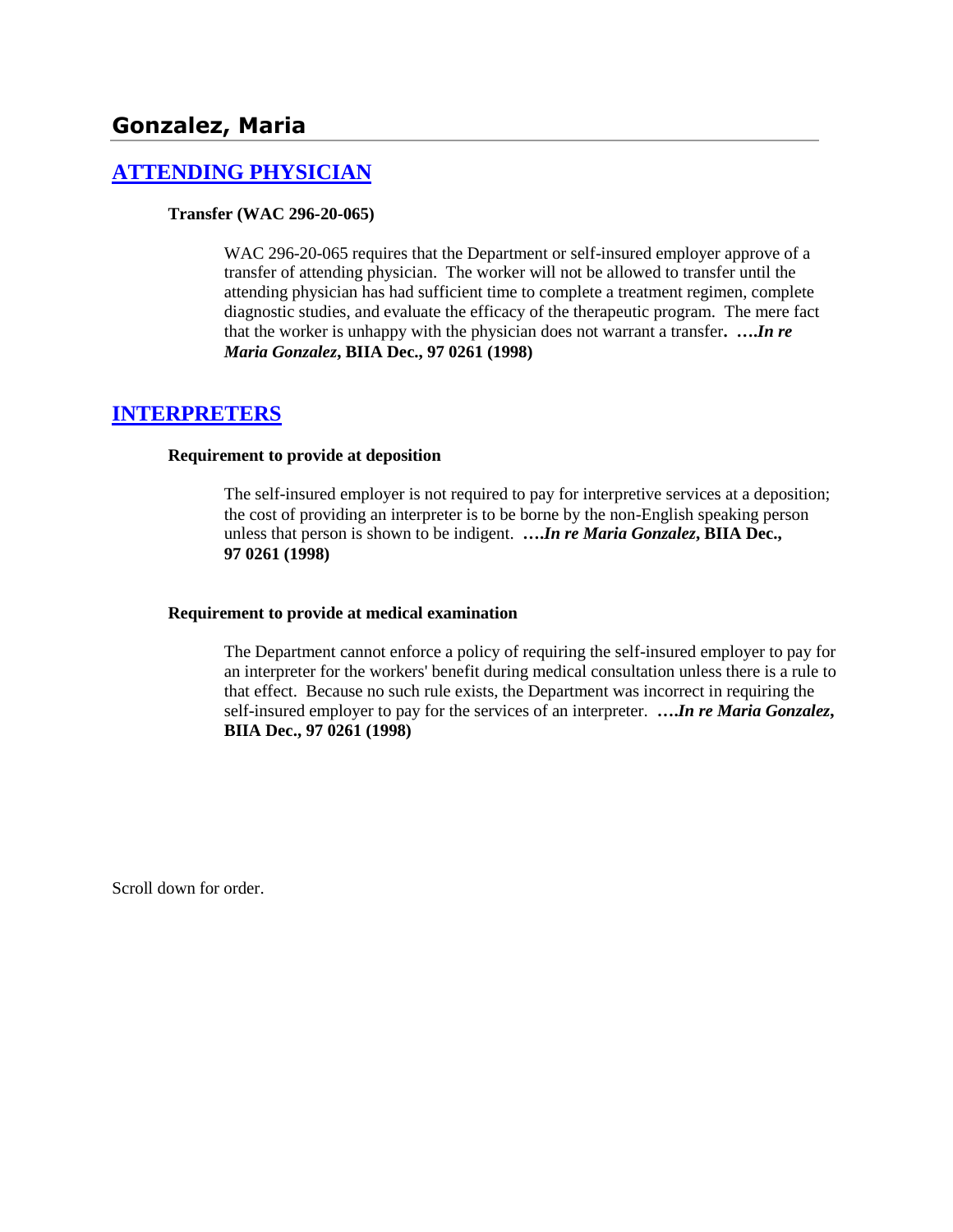# **BEFORE THE BOARD OF INDUSTRIAL INSURANCE APPEALS STATE OF WASHINGTON**

**) )**

**IN RE: MARIA GONZALEZ ) DOCKET NOS. 97 0261, 97 0262, 97 0263 & ) 97 0264** 

**CLAIM NO. T-896813 ) DECISION AND ORDER** 

APPEARANCES:

Claimant, Maria Gonzalez, by Law Office of Charles H. Barr, per Charles H. Barr

 Self-Insured Employer, D & K Frozen Foods, Inc., by Wallace & Klor, P.C., per Schuyler T. Wallace, Jr.

Department of Labor and Industries, by The Office of the Attorney General, per Kevin M. Hartze, Assistant

These are four appeals filed by the self-insured employer, D & K Frozen Foods, Inc., with the Board of Industrial Insurance Appeals on February 6, 1997, from orders of the Department of Labor and Industries dated January 22, 1997, January 23, 1997, January 24, 1997, and January 27, 1997, respectively.

In Docket No. 97 0261, the Department issued an order on January 22, 1997, that required the self-insured employer to accept responsibility for a condition described as cervical subluxation and for the treatment and disability, if any, arising therefrom, as being related to the industrial injury

of October 10, 1995. **REVERSED AND REMANDED.**

 In Docket No. 97 0262, the Department issued an order on January 23, 1997, that required the self-insured employer to authorize the transfer of Ms. Gonzalez's care to Edward Lane, M.D., effective April 11, 1996, and further stated that all bills for treatment related to the accepted conditions covered by the claim were payable in accordance with the current medical aid rules and fee schedules of the Department. Further, the order directed the self-insured employer to pay for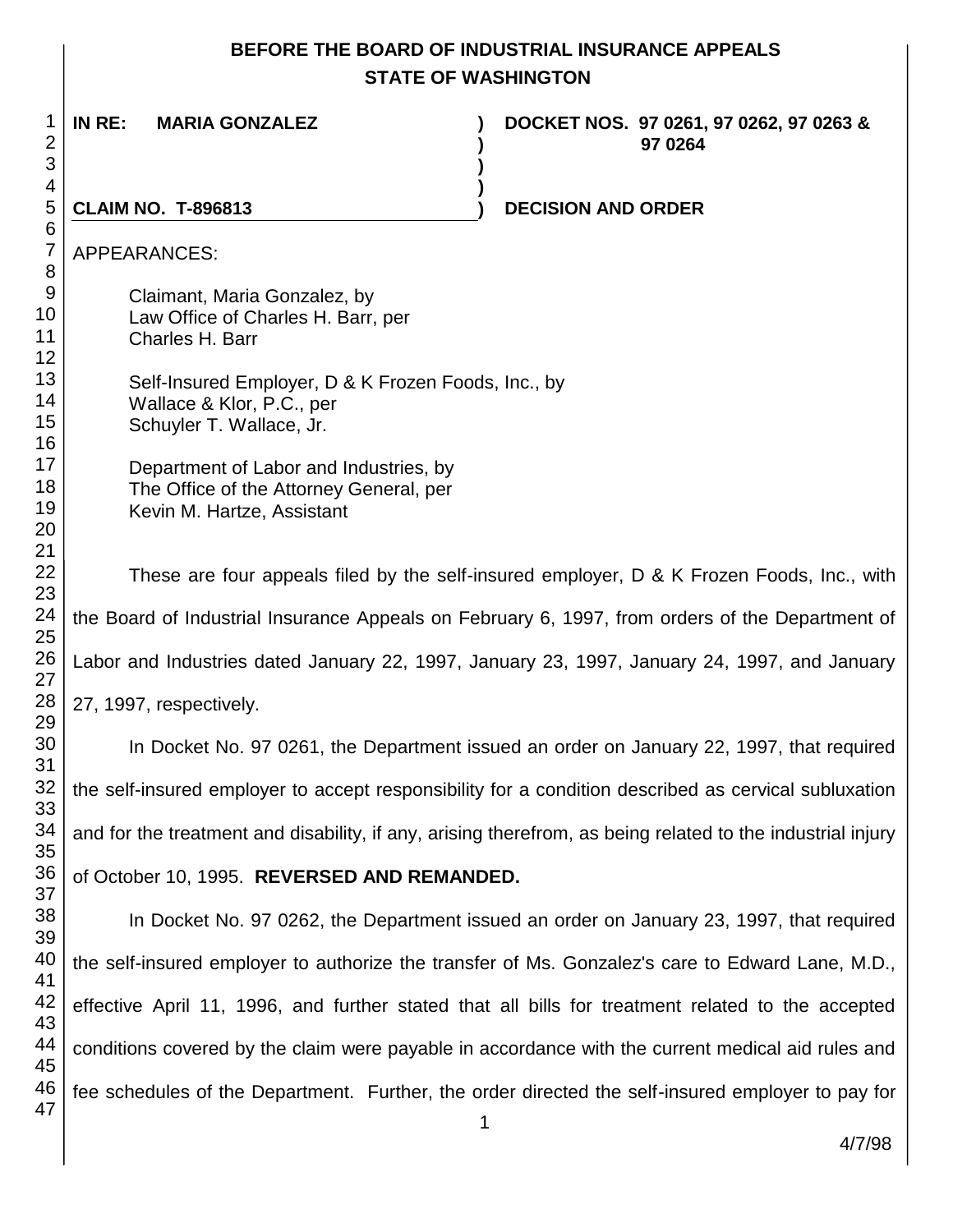the consultation by Dr. Dasso, a chiropractor, performed in June 1996. **REVERSED AND REMANDED.**

In Docket No. 97 0263, the Department issued an order on January 24, 1997, that required the self-insured employer to authorize accompaniment by a qualified interpreter for any professional medical services where the provider deemed it necessary to facilitate communication with this injured worker; the authorization included was not limited to office calls with the attending physician, consultations, physical therapy, and independent medical examinations. **REVERSED AND REMANDED.**

In Docket No. 97 0264, the Department issued an order on January 27, 1997, that required the self-insured employer to reinstate time loss compensation effective the last date paid and to continue to pay time loss compensation until such time as the claimant returned to work or was determined employable as a result of all of the related industrial conditions covered by this claim. **REVERSED AND REMANDED.**

On September 15, 1997, the industrial appeals judge assigned to this case heard the claimant's Motion to Quash Notice of Perpetuation Deposition of Roy Kokenge, M.D., and the self-insured employer's Cross-Motion for Sanctions. Neither Ms. Gonzalez nor her counsel appeared for the hearing and the industrial appeals judge orally denied the motion to quash and granted the motion for sanctions. The claimant submitted a motion for interlocutory review that was denied by the assistant chief industrial appeals judge. **Ruling reserved.**

## **DECISION**

Pursuant to RCW 51.52.104 and RCW 51.52.106, this matter is before the Board for review and decision on timely Petitions for Review filed by the claimant and the self-insured employer to a Proposed Decision and Order issued on December 1, 1997. In that Proposed Decision and Order, the industrial appeals judge determined the Department order dated January 22, 1997, was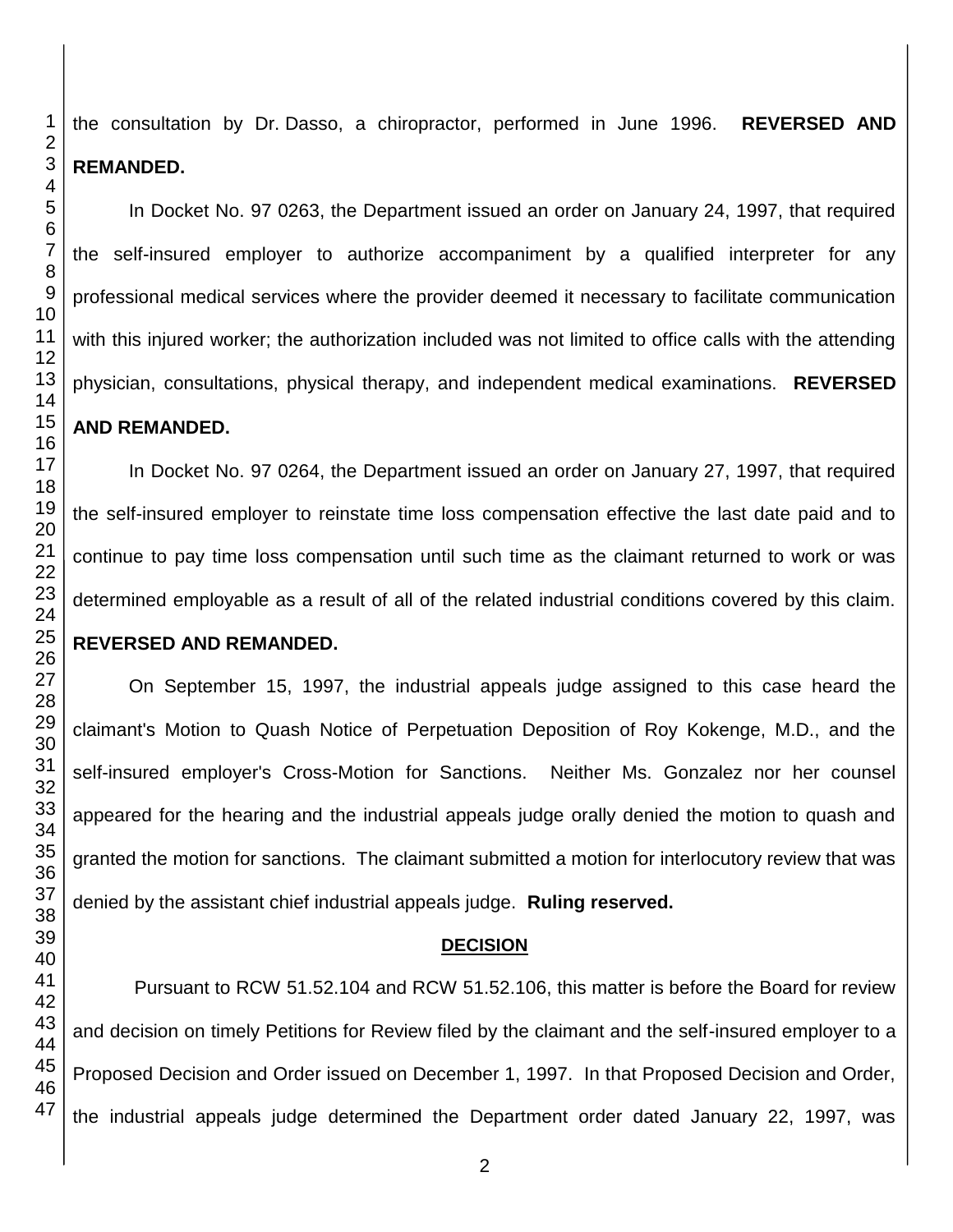incorrect and reversed it. The industrial appeals judge remanded the claim to the Department with direction to issue an order that stated the condition diagnosed as cervical subluxation was not to be accepted under the claim. The Proposed Decision and Order also found that the Department order dated January 23, 1997, insofar as it required the self-insured employer to pay for the consultation by Jack Dasso, D.C., was incorrect and he reversed it. However, insofar as it directed the self-insured employer to authorize the transfer of Ms. Gonzalez's care to Edward Lane, M.D., effective April 11, 1996, the industrial appeals judge determined the order was correct and he affirmed it. The Proposed Decision and Order further stated that the order of the Department dated January 24, 1997, was correct and was affirmed. Finally, the Proposed Decision and Order stated that the Department order of January 27, 1997, was incorrect and was reversed and the claim was remanded to the Department with directions to issue an order terminating time loss compensation as paid to April 9, 1996.

The Board has reviewed the evidentiary rulings in the record of proceedings and finds that no prejudicial error was committed and the rulings are affirmed.

Because of the extensive nature of the Petitions for Review and the interrelationships of the issues involved, and because we differ in our conclusions from those of our industrial appeals judge, we shall set forth the facts upon which we base our decision.

Ms. Gonzalez is a 40-year-old Hispanic woman who speaks little English and who, as a result of her employment, suffered bilateral carpal tunnel syndrome. She packed ears of corn in a box, that she would then pick up and push down the conveyor line. She had pain in her hands for two years prior to October 10, 1995, and underwent treatment with Dr. Edward Lane for that pain. Because her pain was worse on October 10, she decided to report it. Ms. Gonzalez testified that she had been experiencing pain in her neck, shoulders, and back, as well as her hands.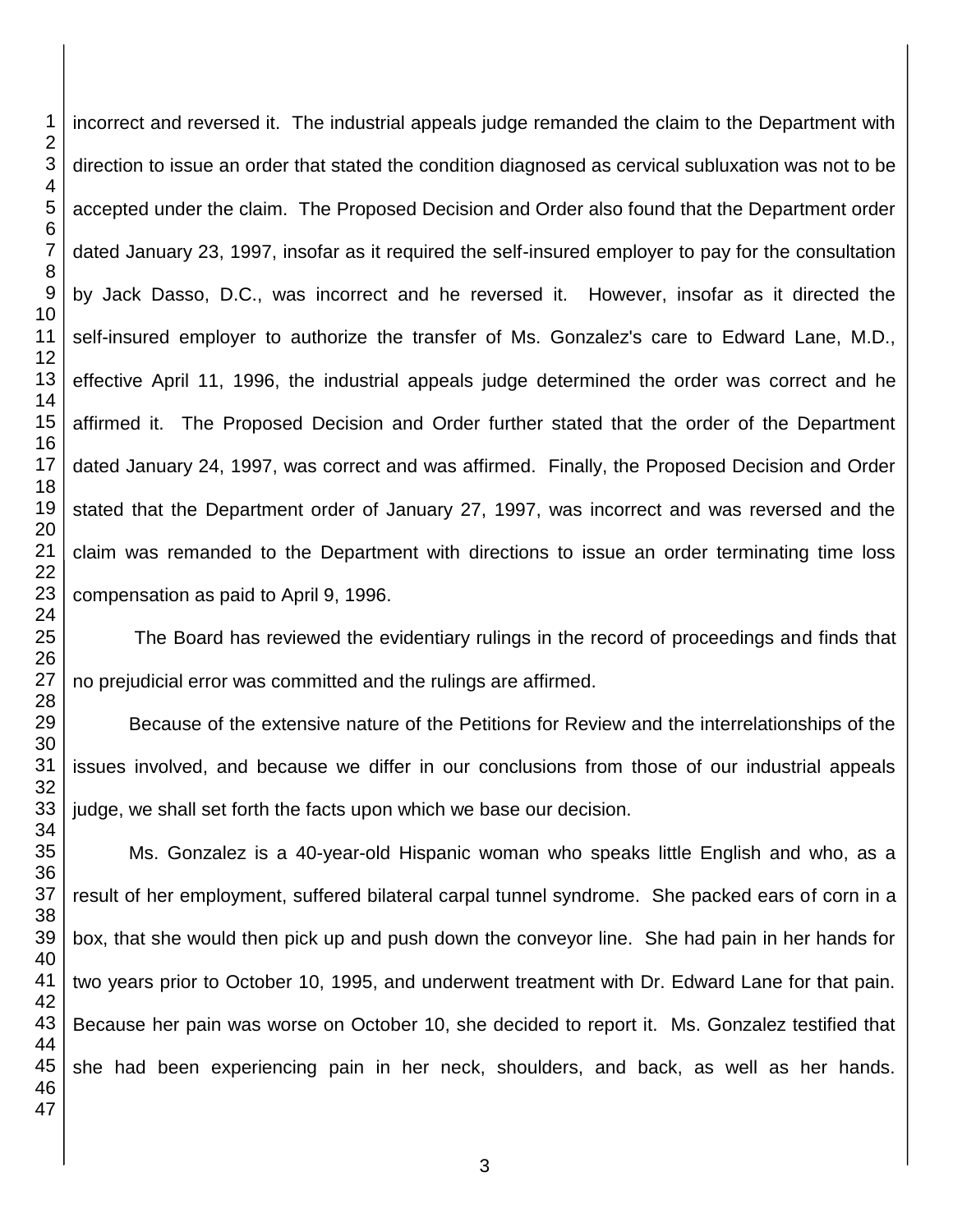Ms. Gonzalez further testified that in October 1995 she told Dr. Lane about all of those places that she experienced pain.

Dr. Lane, a board certified family practitioner, saw Ms. Gonzalez the day after she filed the report with her employer. She complained at that time of bilateral wrist and hand pain and numbness and tingling, that she had been experiencing for two years. As a result of testing, Dr. Lane diagnosed probable bilateral carpal tunnel syndrome. A month later, after further testing, the doctor diagnosed possible de Quervain's tenosynovitis. Dr. Lane said Ms. Gonzalez never told him about a cervical problem. She complained only about her hands. He said that he did not have any trouble communicating with Ms. Gonzalez, without any language interpretation assistance. He also said that he would defer to the attending physician on any issue of temporary inability to work (and resulting time loss compensation). He referred Ms. Gonzalez to Dr. Roy Kokenge, a neurologist, for electrodiagnostic testing.

Dr. Kokenge saw Ms. Gonzalez on November 13, 1995. He is a board certified neurologist. Ms. Gonzalez told him that she had a one-year history of pain and numbness in both hands. Dr. Kokenge testified Ms. Gonzalez told him she had no other health problems and there was no history of any cervical complaints. Ms. Gonzalez said she told Dr. Kokenge about her neck pain. Upon examination, Ms. Gonzalez's neck had a full range of motion and she had no complaint of neck or back pain, though the nerve conduction studies evidenced a carpal tunnel syndrome. Dr. Kokenge said there was no spinal condition present at the time of his examination. He also said that he was able to conduct his examination without the need for language interpretation assistance, as he speaks and understands some Spanish. He found no cervical radiculopathy and would have performed further studies, even in the absence of authorization from the Department, if there had been any such symptoms.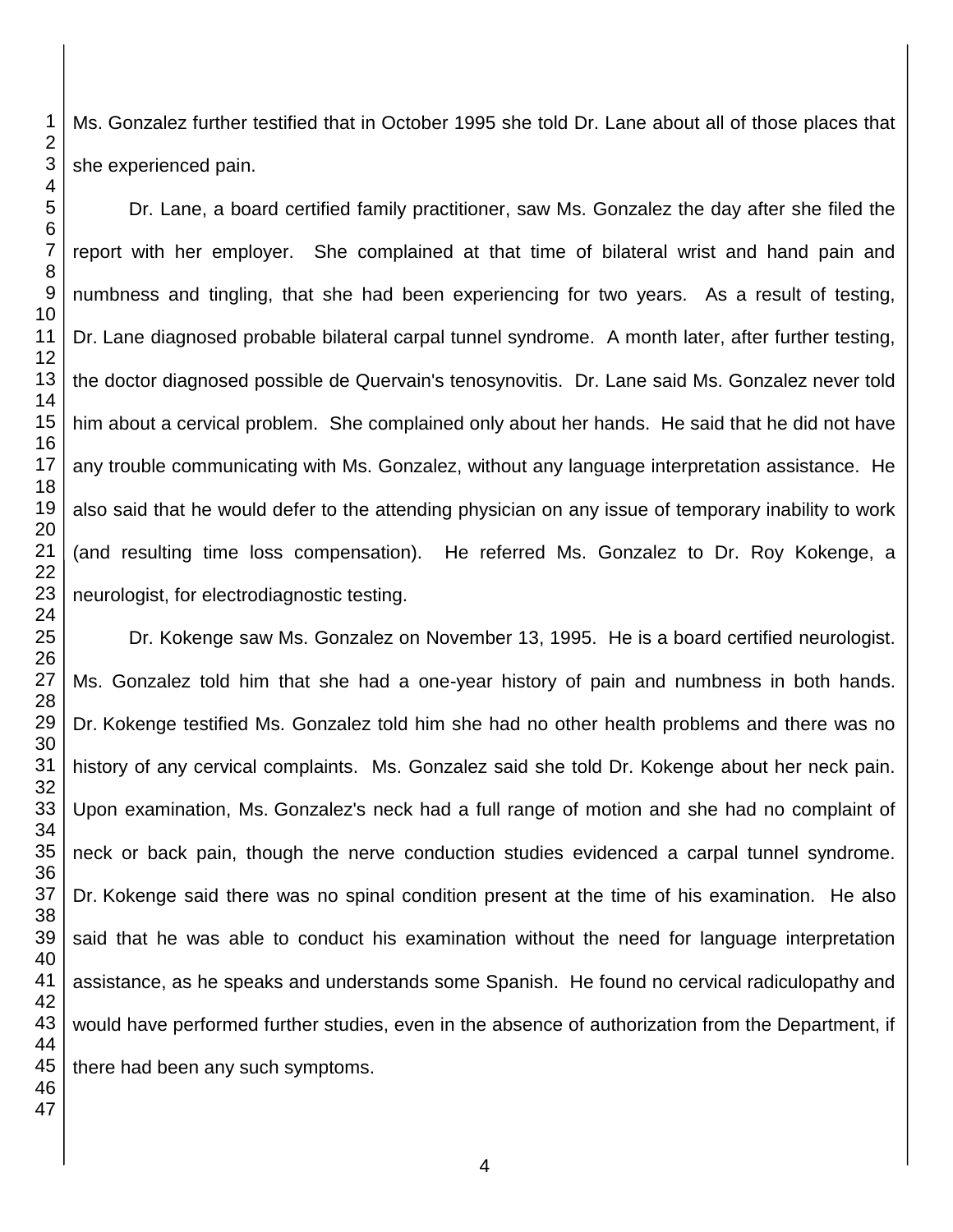Ms. Gonzalez was then referred to Dr. Hugh Shiels, a board certified orthopedic surgeon, who saw her on December 1, 1995. He also diagnosed the bilateral carpal tunnel syndrome. He testified his notes contained no complaint of cervical problems. His chart notes did reflect complaints about flu symptoms, a urinary tract infection, and numbness in the dorsum of Ms. Gonzalez's index finger. Dr. Shiels requested that the self-insured employer be required to pay for interpretive services. That was provided on a one-time basis. Dr. Shiels felt he was not able to properly communicate, though he said it did not hamper his treatment. After performing the bilateral carpal tunnel releases, Dr. Shiels last saw Ms. Gonzalez April 9, 1996. He released her to return to work as of April 10, 1996, without restrictions.

Because Ms. Gonzalez disagreed with Dr. Shiels about returning to work, she requested a transfer of care to another physician.

In letters to the self-insured employer, Dr. Shiels stated that he agreed with the findings and conclusions of the panel examiners and that as of June 28, 1996, Ms. Gonzalez was medically fixed and stable. He did not anticipate any permanent partial disability. He said she could perform the corn packing job, her former employment.

Dr. Jack Dasso, a chiropractor, saw Ms. Gonzalez on April 12, 1996, for a one-time examination. He had no medical records except some of Dr. Lane's chart notes. Those notes did not contain any neck or shoulder complaints. Ms. Gonzalez reported the cervical spine pain to Dr. Dasso, and upon examination, he noted a decreased cervical range of motion compatible with a cervical injury. He reviewed x-rays and diagnosed a cervical subluxation at C5. At first, he said the cervical subluxation "could" be related to Ms. Gonzalez's work activities and then, when further questioned, answered that it was. Dr. Dasso stated Ms. Gonzalez needed treatment as of January 22, 1997.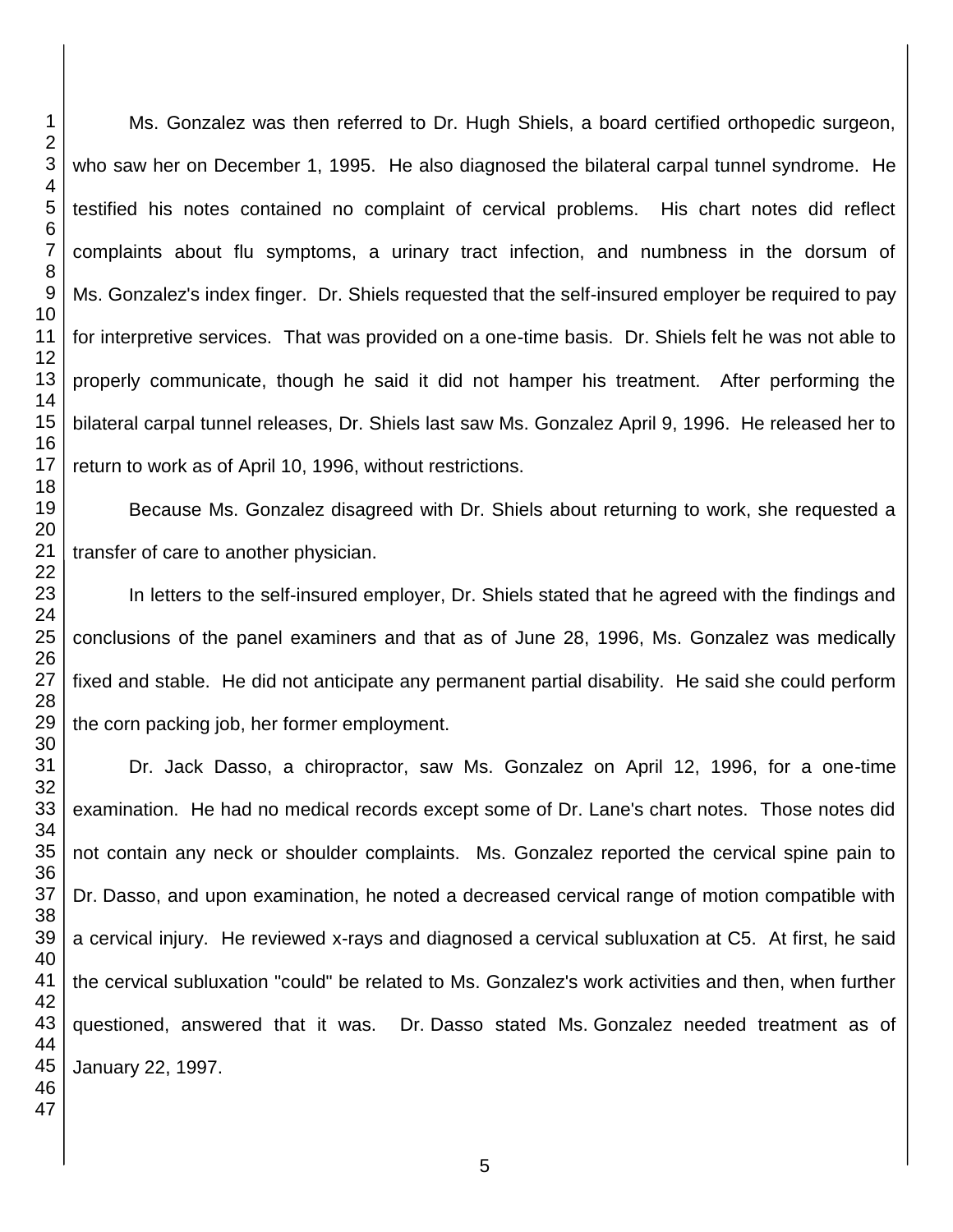Dr. Lewis Almaraz, a board certified neurologist, examined Ms. Gonzalez on July 23, 1996, during a panel examination. The history Ms. Gonzalez gave to Dr. Almaraz on that occasion differed from the history given to other medical practitioners. Dr. Almaraz could find no objective medical findings supporting her complaints of decreased sensation throughout both of her arms. He diagnosed post-bilateral carpal tunnel release procedures and diffuse upper extremity pain complaints and neck pain complaints. He said the upper extremity complaints were not related to the industrial activities and he gave no opinion regarding the causation of the carpal tunnel problems. He said the mechanism of injury and the onset of complaints did not correlate with a neck injury. He found no cervical radiculopathy. He said Ms. Gonzalez's medical condition was fixed and stable and she was capable of reasonably continuous gainful employment.

Alice Nuñez, a claims consultant for the self-insured section of the Department, issued the order directing the acceptance of the cervical subluxation. She testified her decision was based on a letter from Ms. Gonzalez's attorney, the one-page report from Dr. Dasso, and the panel examination report, that contained some comments about back pain. She agreed there was no diagnosis from the panel examination. She agreed that Dr. Shiels never related the symptoms to the industrial activity and she agreed that Dr. Dasso improperly related symptoms.

Ms. Nuñez ordered the transfer of Ms. Gonzalez's care because it was requested during the post-operative period, even though Dr. Shiels never said he would not discontinue treating Ms. Gonzalez. While Ms. Nuñez agreed the action was not supported by any rule, she decided that the standard rule or lack thereof should not apply in the case.

Ms. Nuñez required the self-insured employer to pay for an interpreter. She said that she had previously not issued such an order. She also said there was no rule requiring the self-insured employer to provide interpretation services. Because Dr. Shiels had made the request, she entered the order.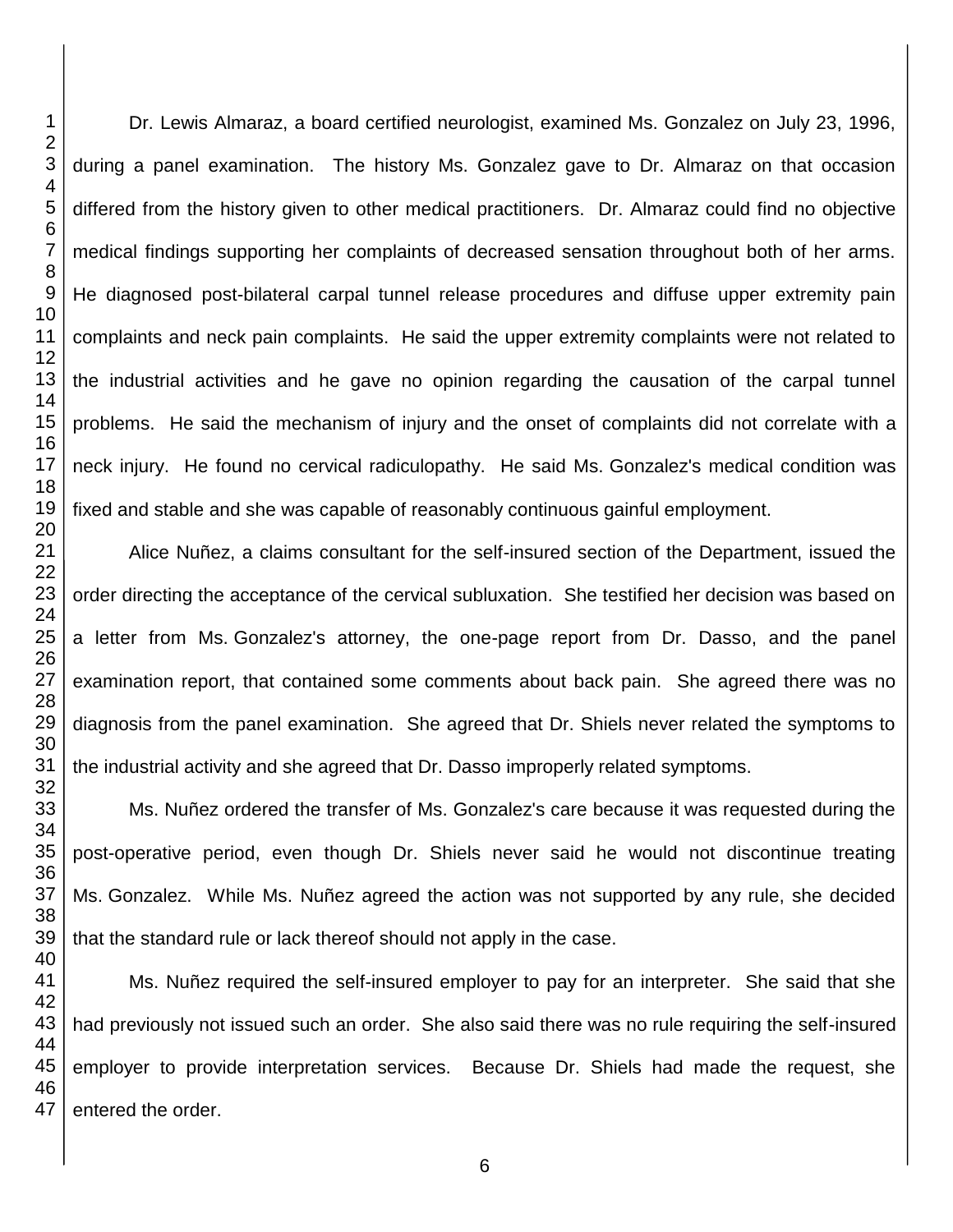Ms. Nuñez agreed that she had no opinion from a doctor that Ms. Gonzalez was unable to work. After Dr. Shiels had released Ms. Gonzalez on April 10, 1996, Ms. Nuñez issued the order for further time loss compensation because she felt that none of the doctors had considered the cervical condition.

As did our industrial appeals judge, we find that the testimony of the doctors who did not attribute a cervical problem to the industrial activities was more persuasive than that of Dr. Dasso. Ms. Gonzalez failed to report any symptoms in her neck to Dr. Lane, her family practitioner. She reported nothing concerning a cervical problem to Dr. Kokenge, nor did she report anything of that nature to Dr. Shiels. Drs. Dasso and Almaraz received the reports from Ms. Gonzalez a year or more after the report of the carpal tunnel problems. We find Ms. Gonzalez does not have a cervical subluxation proximately caused by the industrial injury of October 10, 1995. Nor was the information available to Ms. Nuñez sufficient to issue an order requiring the self-insured employer to accept the condition diagnosed as cervical subluxation.

 We believe our industrial appeals judge was incorrect when he determined that the Department properly authorized the transfer of Ms. Gonzalez's care from Dr. Shiels to Dr. Lane. WAC 296-20-065 requires that the Department or the self-insured employer must approve all transfers of claimants to new physicians. It further states that normally transfers will be allowed only after the attending physician has had sufficient time to complete diagnostic studies, establish a treatment regimen, and evaluate the efficacy of the therapeutic program. It states that no transfer to a consultant or a special examiner will occur without the approval of the attending physician. Finally, it states that transfer will be allowed if the self-insured employer or the Department, in its discretion, determines the transfer is in the best interest of returning the injured worker to a productive role in society. The mere fact that Ms. Gonzalez was unhappy with Dr. Shiels, who had performed the surgery and said that she was ready to go back to work, is not sufficient for a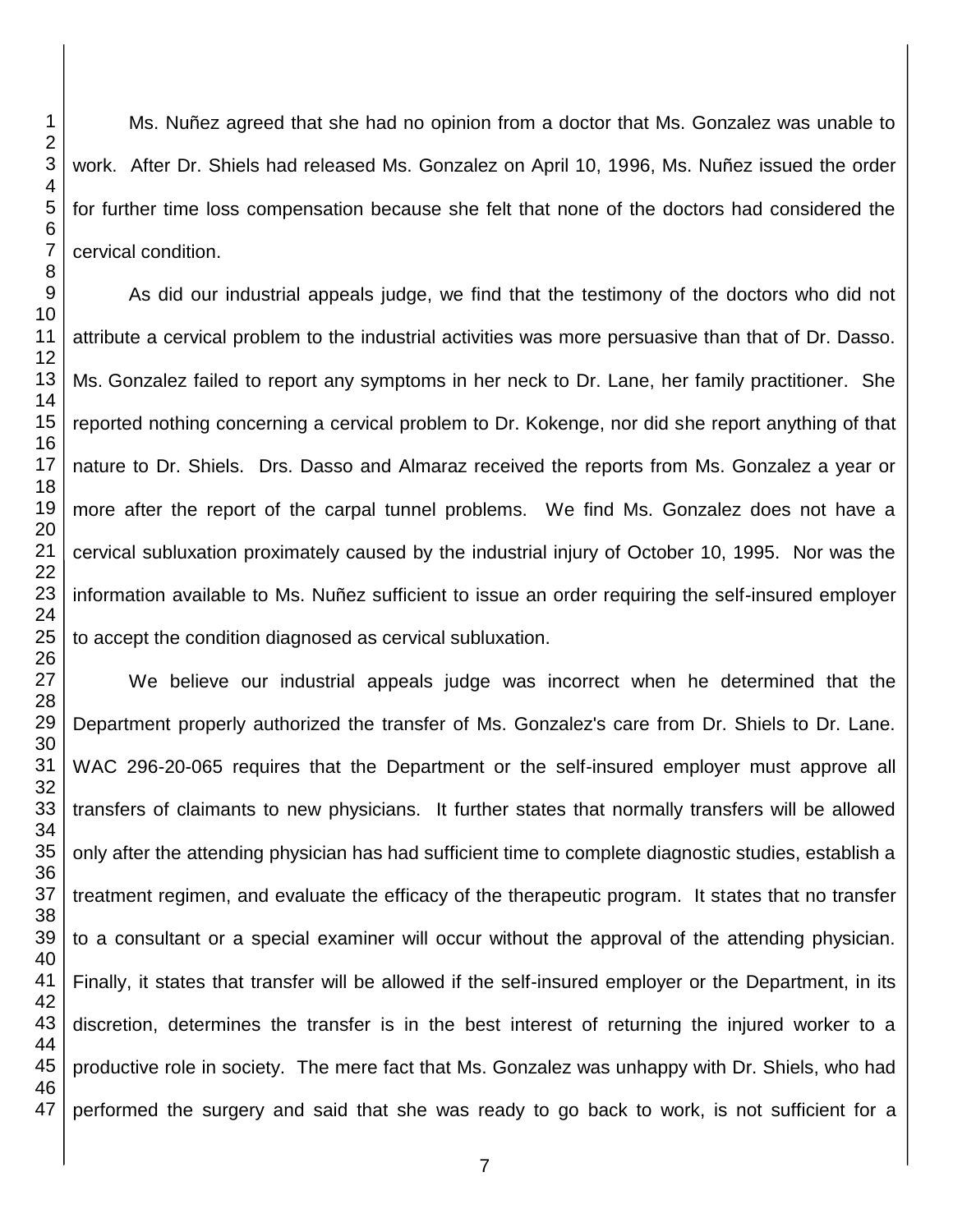transfer of her care to another physician. As Ms. Nuñez agreed, there was no rule that allowed such a transfer. She simply decided the standard rule should not apply. That action is not supportable in the law.

Our industrial appeals judge affirmed Ms. Nuñez's order requiring the self-insured employer to provide the services of an interpreter during any medical visitations. The Department has an internal policy that allows for the payment for an interpreter with the attending physician in cases where no self-insured employer is involved. Ms. Nuñez acknowledged there was no rule requiring a self-insured employer to pay for such interpretive services.

An internal policy does not have the force and effect of law. It cannot operate outside the agency that issues and makes use of such a policy. In order for the Department to impose general applicability of a rule, the violation of which subjects a person to an administrative sanction, it must properly promulgate that rule. RCW 34.05.010; RCW 34.05.310, et. seq. Failure to adopt the rule properly will invalidate the administrative action. *State v. Kerry*, 34 Wn. App. 674 (1983). Administrative rules are invalid unless adopted in compliance with the Administrative Procedures Act. *Hillis v. Department of Ecology*, 131 Wn.2d 373 (1997). For that reason, Ms. Nuñez and the Department were incorrect in requiring the self-insured employer to provide interpretive services.

We must agree with our industrial appeals judge when he determined the time loss compensation should terminate when Ms. Gonzalez was released to work as of April 10, 1996. This was the date the doctors determined that the accepted bilateral carpal tunnel condition was medically fixed and stable and no other industrially related condition needed treatment. No time loss compensation should be paid after April 10, 1996. *Franks v. Department of Labor & Indus.*, 35 Wn.2d 763 (1950); *Bonko v. Department of Labor & Indus.*, 2 Wn. App. 22 (1970).

Ms. Gonzalez moved the Board to quash the testimony of Dr. Kokenge because no interpreter was supplied by either the self-insured employer or the Board at the doctor's deposition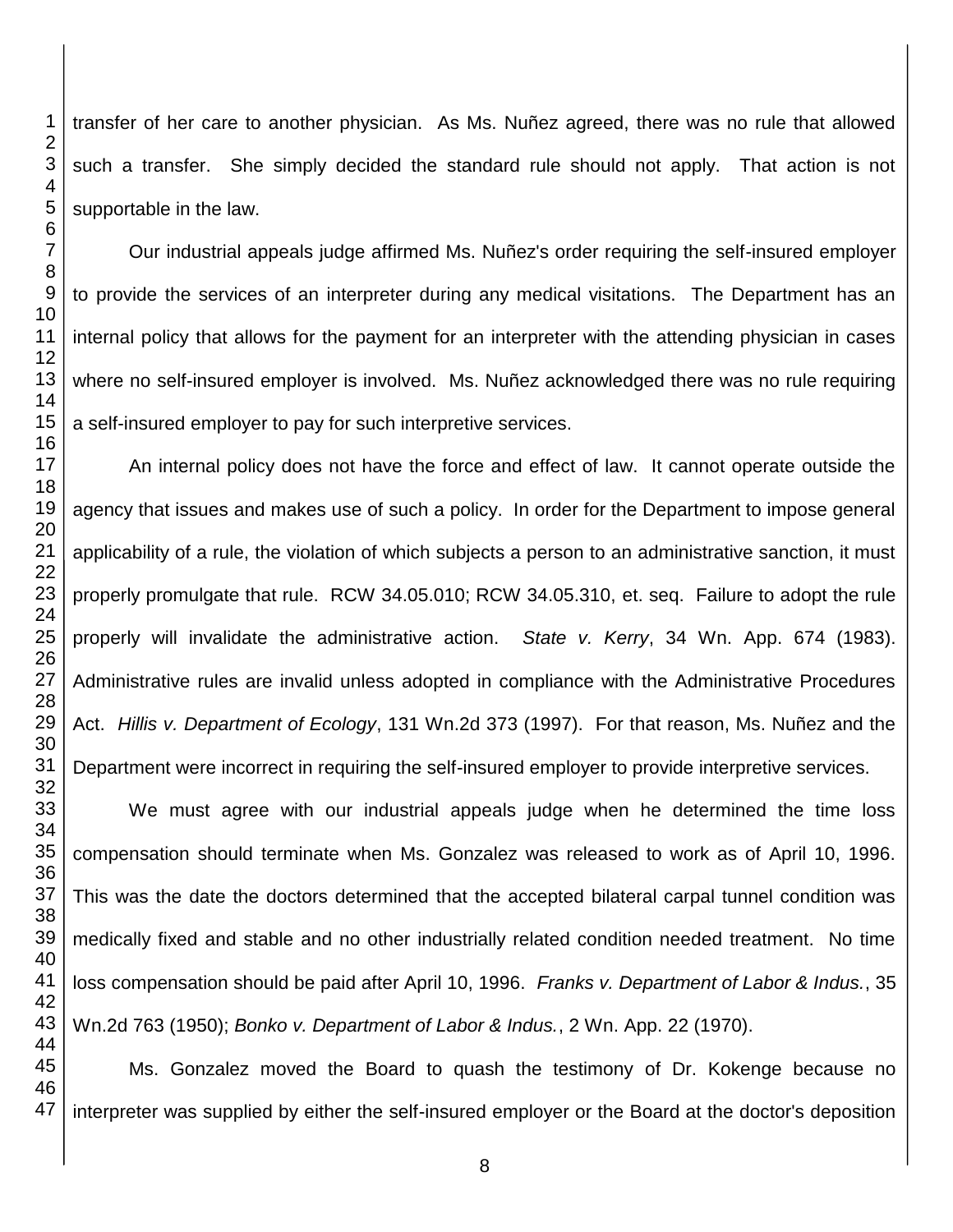taken by the self-insured employer. The self-insured employer filed a motion for sanctions under Civil Rule 11 for a frivolous motion. The industrial appeals judge scheduled a telephone conference for September 15, 1997, as the deposition had been scheduled for September 17, at 2:30 p.m. The matter was not scheduled as a hearing as it had originally been scheduled as a conference for the discussion of various issues. On the date appointed, Mr. Barr was not available, and the industrial appeals judge, after accepting argument from the self-insured employer, denied Ms. Gonzalez's motion and imposed sanctions for a violation of CR 11. Thereafter, Ms. Gonzalez moved for an interlocutory appeal, that was subsequently denied. The industrial appeals judge and the chief industrial appeals judge did not draft findings of fact concerning the sanctions issue.

Most of Ms. Gonzalez's Petition for Review was devoted to whether the services of a language interpreter were required during medical services, as well as during the deposition of Dr. Kokenge. It also was directed at the sanctions imposed.

Interpretive services at a deposition in this case are not required. Unless it is a legal proceeding initiated by a government agency, such as a criminal proceeding or a coroner's inquest, the cost of providing an interpreter is to be borne by the non-English speaking person. The exception is when that person is shown to be indigent. There is no showing of indigency in this case. Mr. Barr cited only that portion of the statute that might have been favorably construed to support his side of the argument. The other portion provides the applicable rule, stated above. RCW 2.43.040.

With respect to the issue of sanctions, we cite three authorities on point. RCW 4.84.185 requires written findings. *In re Don Eerkes*, BIIA Dec., 90 2532 (1992) holds that sanctions are not available until after a final Board order. *Doe v. Spokane and Inland Empire Blood Bank*, 55 Wn. App. 106 (1989) holds that with regard to motions involving CR 11 sanctions the written findings should include: that the action was not well-grounded in fact; that it was not warranted by existing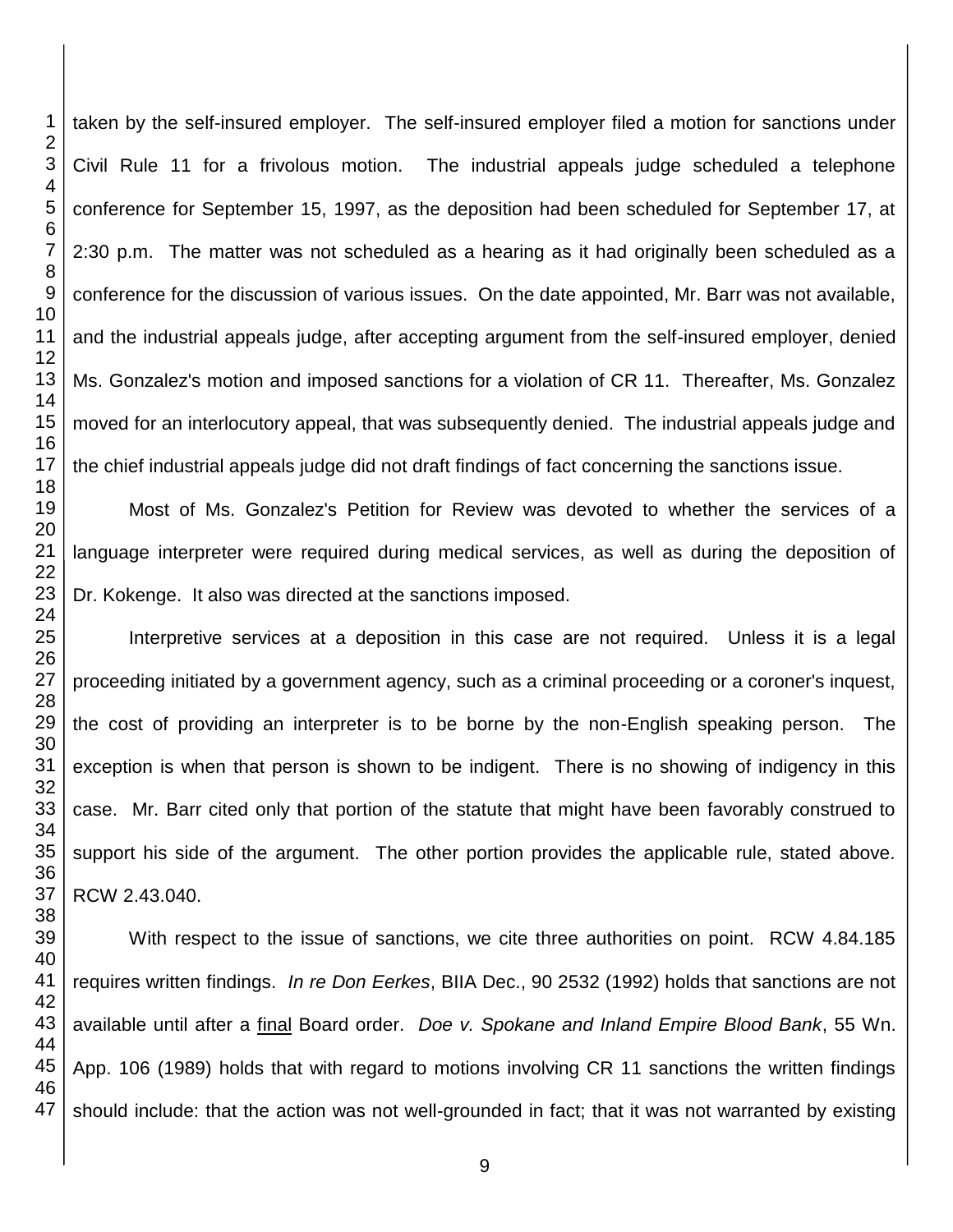law; and that the attorney prior to signing the document had made no reasonable inquiry into the facts or the legal basis. The case also stands for the proposition that if a violation has occurred, sanctions are mandatory.

We believe the issue concerning the imposition of sanctions must await a further motion to

the Board after the Decision and Order. We will reserve any ruling until after this Decision and

Order has been issued and communicated, and a party presents the Board with a motion.

After consideration of the Proposed Decision and Order, the Petitions for Review filed

thereto, the Self-Insured Employer's Response to Claimant's Petition for Review, and a careful

review of the entire record before us, we make the following:

## **FINDINGS OF FACT**

1. On December 1, 1995, the Department of Labor and Industries received an application for benefits alleging that the claimant, Maria Gonzalez, sustained an industrial injury to her wrists on October 10, 1995, during the course of her employment with D & K Frozen Foods, Inc. The claim was allowed and benefits were provided.

On June 27, 1996, the Department issued a letter stating that the cervical condition was not accepted under this claim; that treatment with Dr. Dasso was not authorized and would have to be provided for on a private patient basis; that no transfer of Ms. Gonzalez's physician care to another was authorized, and that Dr. Shiels was still the attending physician of record. On July 8, 1996, the claimant filed a Notice of Appeal with the Board of Industrial Insurance Appeals. On July 25, 1996, the Department issued an order that held the Department letter dated June 27, 1996 in abeyance. On July 25, 1996, the Board issued an order returning the case to the Department for further action.

On January 22, 1997, the Department issued an order that canceled the Department letter dated June 27, 1996, and directed the self-insured employer to accept responsibility for the condition described as "cervical subluxation," and treatment and disability arising therefrom, as related to the injury of October 10, 1995.

On January 23, 1997, the Department issued an order that directed the self-insured employer to authorize the transfer of Ms. Gonzalez's care to Edward Lane, M.D., effective April 11, 1996; stated that all bills for treatment related to the accepted conditions covered by this claim were payable in accordance with the current medical aid rules and fee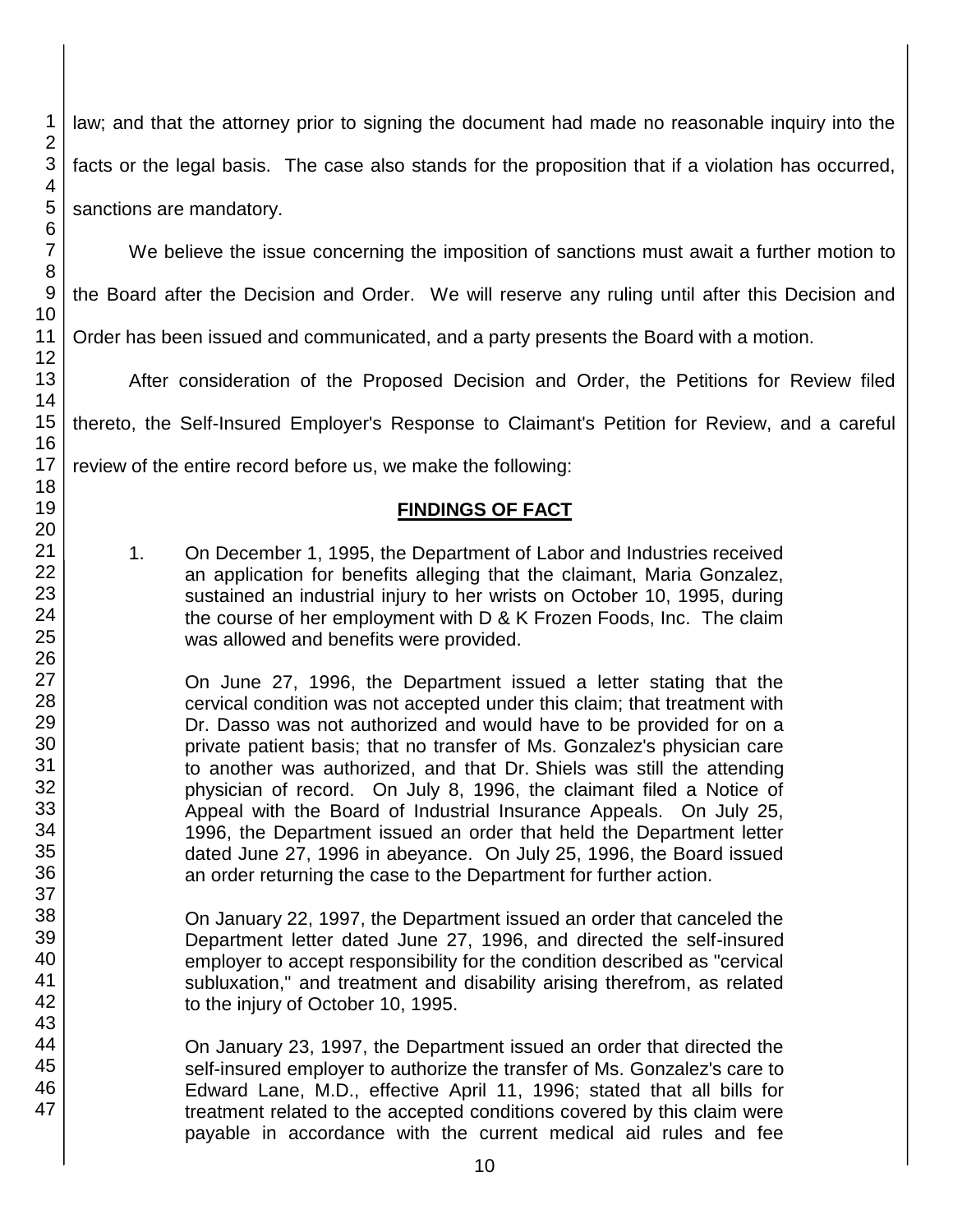schedule of the Department; and directed the self-insured employer to pay for the consultation by Dr. Dasso performed in June 1996.

On January 24, 1997, the Department issued an order that directed the self-insured employer to authorize the accompaniment by a qualified interpreter for any professional medical services where the provider deemed it necessary to facilitate communication with the injured worker, including but not limited to office calls with the attending physician, consultations, physical therapy and independent medical examinations.

On January 27, 1997, the Department issued an order that directed the self-insured employer to reinstate time loss compensation effective the last date paid and to continue to pay until such time as the claimant has returned to work or is determined employable as a result of the related industrial conditions covered by this claim.

On February 6, 1997, the self-insured employer filed Notices of Appeal of the Department orders dated January 22, 1997, January 23, 1997, January 24, 1997, and January 27, 1997. On February 13, 1997, the Board issued an order granting the appeal of the Department order dated January 22, 1997, assigning it Docket No. 97 0261; an order granting the appeal of the Department order dated January 23, 1997, assigning it Docket No. 97 0262; an order granting the appeal of the Department order dated January 24, 1997, assigning it Docket No. 97 0263; and an order granting the appeal of the Department order dated January 27, 1997, assigning it Docket No. 97 0264; and directing that proceedings be held on the issues raised in each of the appeals.

- 2. On October 10, 1995, the claimant, Maria Gonzalez, suffered an industrial injury to her wrists while in the course of employment with D & K Frozen Foods, Inc., diagnosed as carpal tunnel syndrome.
- 3. The industrial injury did not proximately cause a condition diagnosed as cervical subluxation, nor did it proximately cause any other cervical condition.
- 4. The request by Ms. Gonzalez to authorize the transfer of her care from Hugh Shiels, M.D., to Edward Lane, M.D., effective April 11, 1996, was not reasonable, and authorization of the transfer by the Department was inappropriate.
- 5. The claimant's consultation with Jack Dasso, D.C., was for a condition unrelated to the industrial injury of October 10, 1995, and therefore the self-insured employer should not have been directed to pay for the consultation.
- 6. Dr. Hugh Shiels requested of the Department on February 29, 1996, an authorization of the accompaniment of a qualified interpreter to facilitate

1 2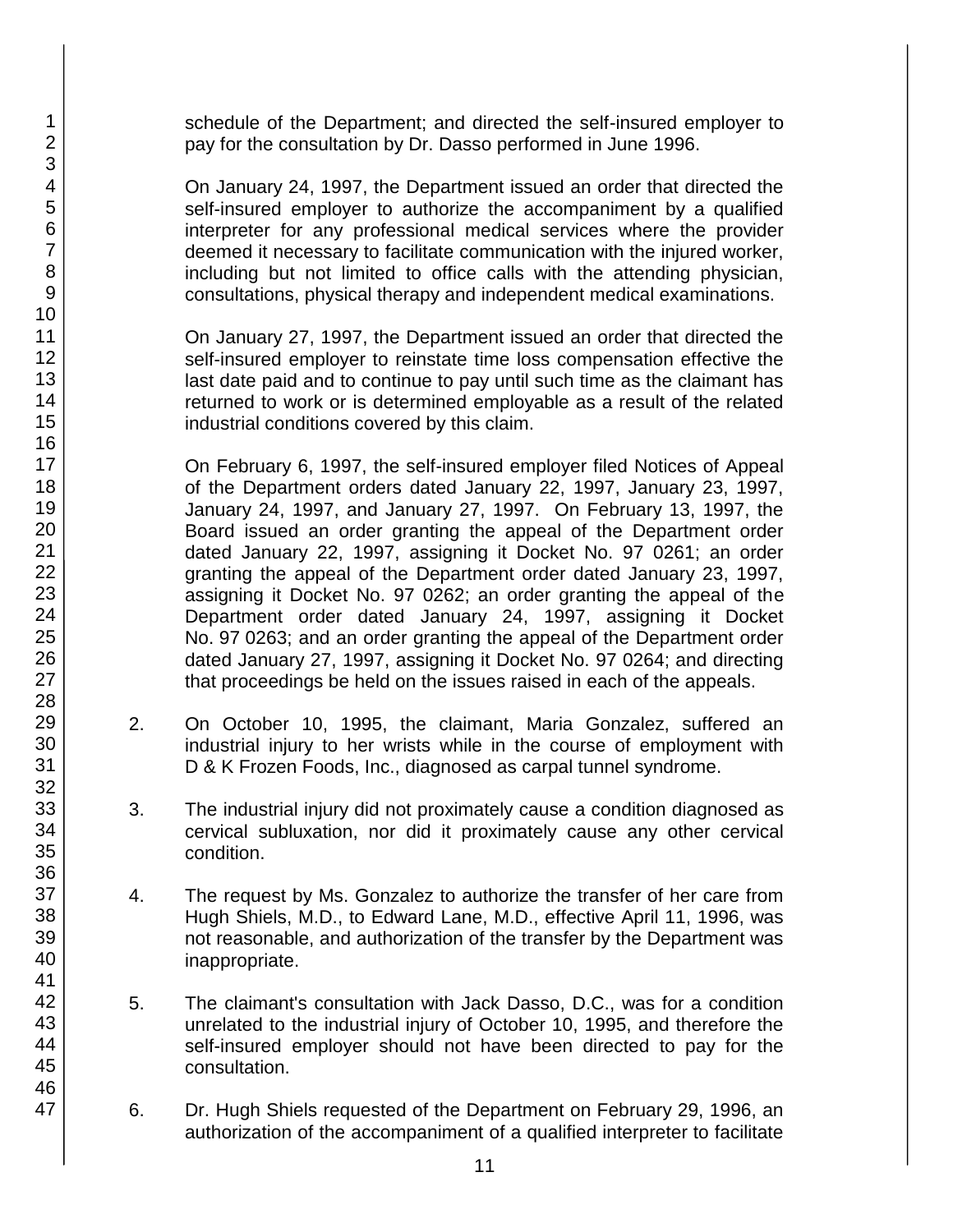communication with Ms. Gonzalez. There was, at that time, no rule promulgated by the Department of Labor and Industries having general applicability that required self-insured employers to provide interpretive services where the provider deemed it necessary to facilitate communication with the injured worker, including, but not limited to, office calls, consultations, physical therapy, and independent medical examinations.

7. As of April 10, 1996, the claimant was not precluded by the residuals of her industrial injury, given her age, education, and work experience, from engaging in gainful employment on a reasonably continuous basis.

# **CONCLUSIONS OF LAW**

- 1. The Board of Industrial Insurance Appeals has jurisdiction over the parties and the subject matter of these timely filed appeals.
- 2. The industrial injury of October 10, 1995, did not proximately cause a condition diagnosed as cervical subluxation.
- 3. The Department's direction to the self-insured employer to authorize the transfer of care of Ms. Gonzalez to Dr. Edward Lane, effective April 11, 1996, was inappropriate and incorrect and not authorized pursuant to the law.
- 4. The direction to the self-insured employer to pay for the consultation by Jack Dasso, D.C., was inappropriate and incorrect.
- 5. The Department's direction to the self-insured employer to authorize accompaniment by a qualified interpreter for any medical services where the provider deems it necessary to facilitate communication with the injured worker was inappropriate and incorrect.
- 6. During the period April 10, 1996 to January 27, 1997, the claimant was not a temporarily totally disabled worker within the meaning of RCW 51.32.090.
- 7. Under Docket No. 97 0261, the order of the Department of Labor and Industries dated January 22, 1997, that canceled a Department letter dated June 27, 1996, and directed the self-insured employer to accept responsibility for the condition described as "cervical subluxation," and for treatment and disability arising therefrom, as related to the industrial injury of October 10, 1995, is incorrect and is reversed. This matter is remanded to the Department with direction to issue an order that states that the condition diagnosed as cervical subluxation is not accepted under this claim.